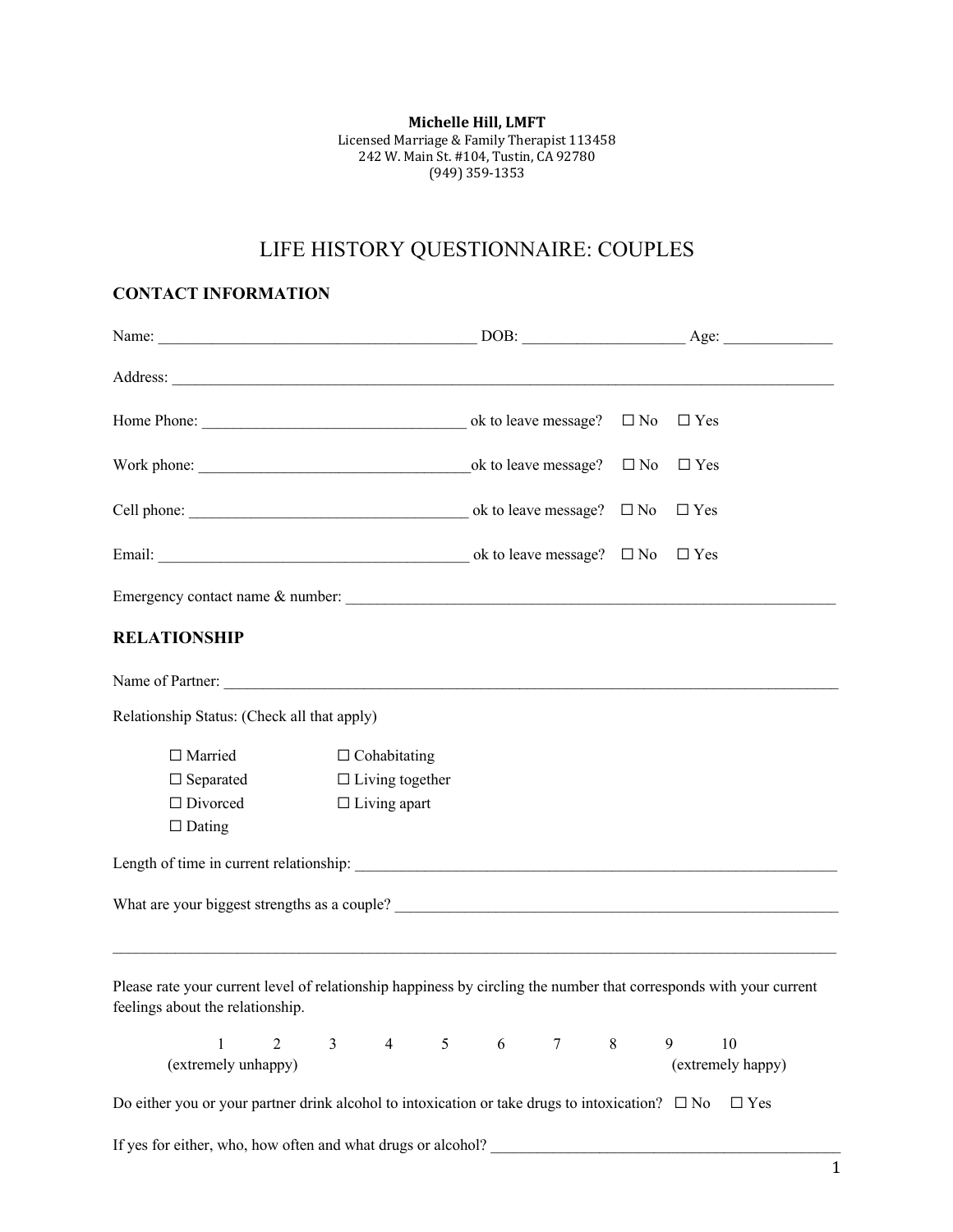Arguments per week:  $\Box$  Do arguments get physical?  $\Box$  No  $\Box$  Yes

Please check all that apply:

|                                                                                                | Hitting:                               | $\Box$ No $\Box$ Yes |  | How many times:                                                           |  |  |  |  |
|------------------------------------------------------------------------------------------------|----------------------------------------|----------------------|--|---------------------------------------------------------------------------|--|--|--|--|
|                                                                                                | Slapping: $\Box$ No $\Box$ Yes         |                      |  | How many times:                                                           |  |  |  |  |
|                                                                                                | Choking: $\Box$ No $\Box$ Yes          |                      |  | How many times:                                                           |  |  |  |  |
|                                                                                                | Pushing: $\Box$ No $\Box$ Yes          |                      |  | How many times:                                                           |  |  |  |  |
|                                                                                                | Forced Sex: $\square$ No $\square$ Yes |                      |  | How many times:                                                           |  |  |  |  |
| Verbal threats (by partner) to hurt self or others: $\square$ No $\square$ Yes How many times: |                                        |                      |  |                                                                           |  |  |  |  |
|                                                                                                |                                        |                      |  | Have police been called to the home? $\square$ No $\square$ Yes (specify) |  |  |  |  |
|                                                                                                |                                        |                      |  |                                                                           |  |  |  |  |
|                                                                                                |                                        |                      |  |                                                                           |  |  |  |  |

Has either of you threatened to separate or divorce (if married) as a result of the current relationship problem?

☐ No ☐ Yes: If yes, who? ☐ Me ☐ Partner ☐ Both of us

If married, have either you or your partner consulted with a sawyer about divorce?

☐ No ☐ Yes: If yes, who? ☐ Me ☐ Partner ☐ Both of us

Do you perceive that either you or your partner has withdrawn from the relationship?

☐ No ☐ Yes: If yes, who? ☐ Me ☐ Partner ☐ Both of us

How frequently have you had sexual relations during the last month? \_\_\_\_\_\_\_\_\_\_\_\_Times

How enjoyable is your sexual relationship? (Circle one)

1 2 3 4 5 6 7 8 9 10

(extremely unsatisfied) (extremely satisfied)

How satisfied are you with the frequency of your sexual relations? (Circle one)

|  |  |  |  | $1$ 2 3 4 5 6 7 8 9 10 |  |
|--|--|--|--|------------------------|--|
|  |  |  |  |                        |  |

(extremely unsatisfied) (extremely satisfied)

What is your current level of stress (overall)? (Circle one)

| (no stress) |  |  |  |  | (high stress) |
|-------------|--|--|--|--|---------------|

What is your current level of stress (in the relationship)? (Circle one)

|             |  |  |  | Q |               |
|-------------|--|--|--|---|---------------|
| (no stress) |  |  |  |   | (high stress) |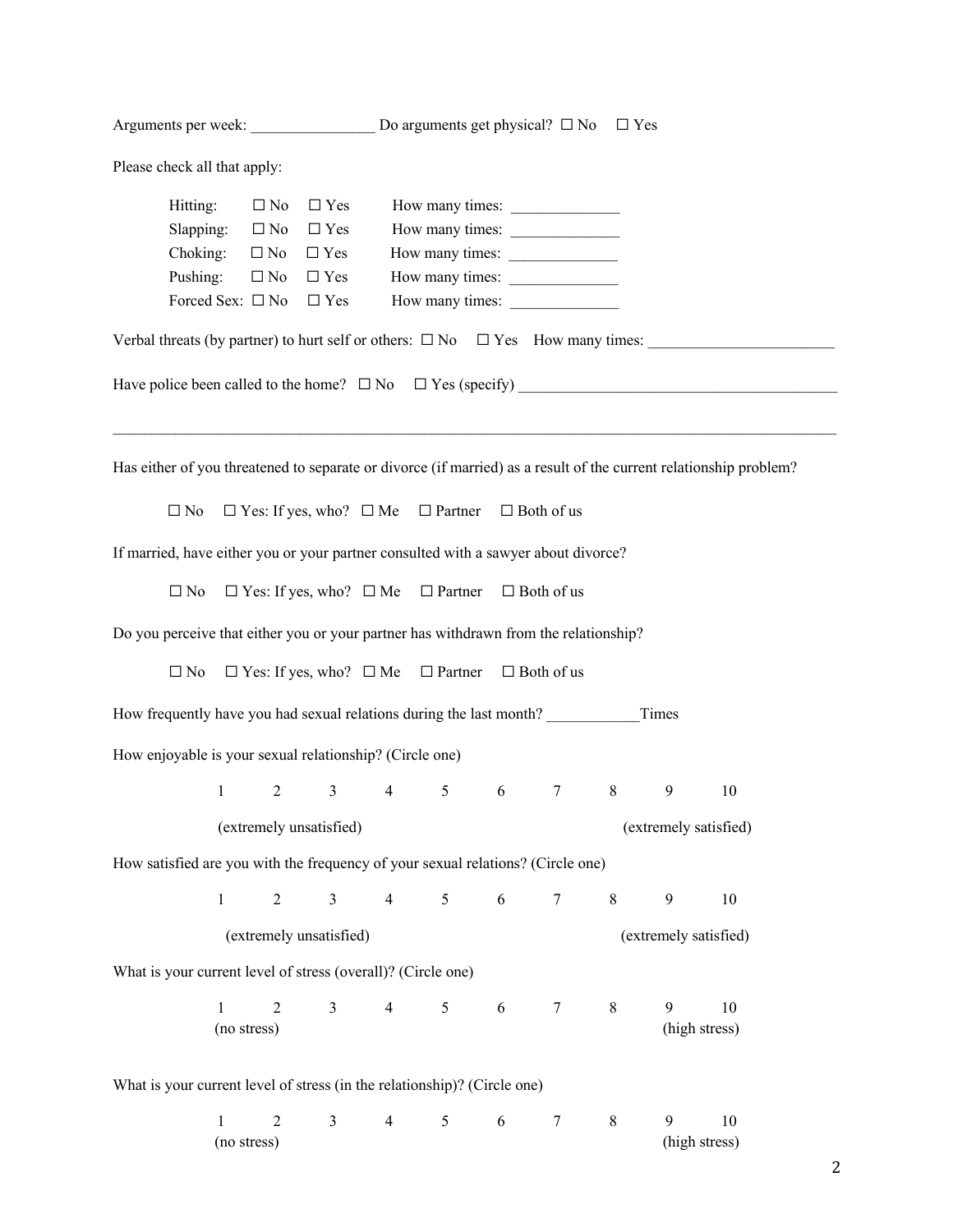Rank order of top three concerns that you have in your relationship with your partner (1 being the most problematic):

| 2.<br>3.<br><u> 1989 - Johann Stoff, amerikansk politiker (d. 1989)</u>                               |                  |
|-------------------------------------------------------------------------------------------------------|------------------|
| <b>NAME &amp; AGES OF CHILDREN</b>                                                                    |                  |
|                                                                                                       |                  |
|                                                                                                       |                  |
|                                                                                                       |                  |
|                                                                                                       |                  |
|                                                                                                       |                  |
|                                                                                                       |                  |
|                                                                                                       |                  |
| Can you recall any life circumstances or change that occurred around the time the problem(s) started? |                  |
|                                                                                                       |                  |
|                                                                                                       |                  |
|                                                                                                       |                  |
|                                                                                                       |                  |
|                                                                                                       |                  |
| ,我们也不能在这里的时候,我们也不能会在这里,我们也不能会在这里的时候,我们也不能会在这里的时候,我们也不能会在这里的时候,我们也不能会在这里的时候,我们也不能                      |                  |
| <b>TREATMENT HISTORY</b>                                                                              |                  |
| Have you received previous therapy? $\square$ No<br>$\Box$ Yes                                        |                  |
| Address/Phone<br>Name(s)                                                                              | Dates of Service |
|                                                                                                       |                  |
| - -                                                                                                   |                  |
| Describe the effectiveness of these services and your satisfaction with them:                         |                  |
|                                                                                                       |                  |
|                                                                                                       |                  |
|                                                                                                       |                  |
| Have you been hospitalized for psychological reasons? $\square$ No<br>$\Box$ Yes                      |                  |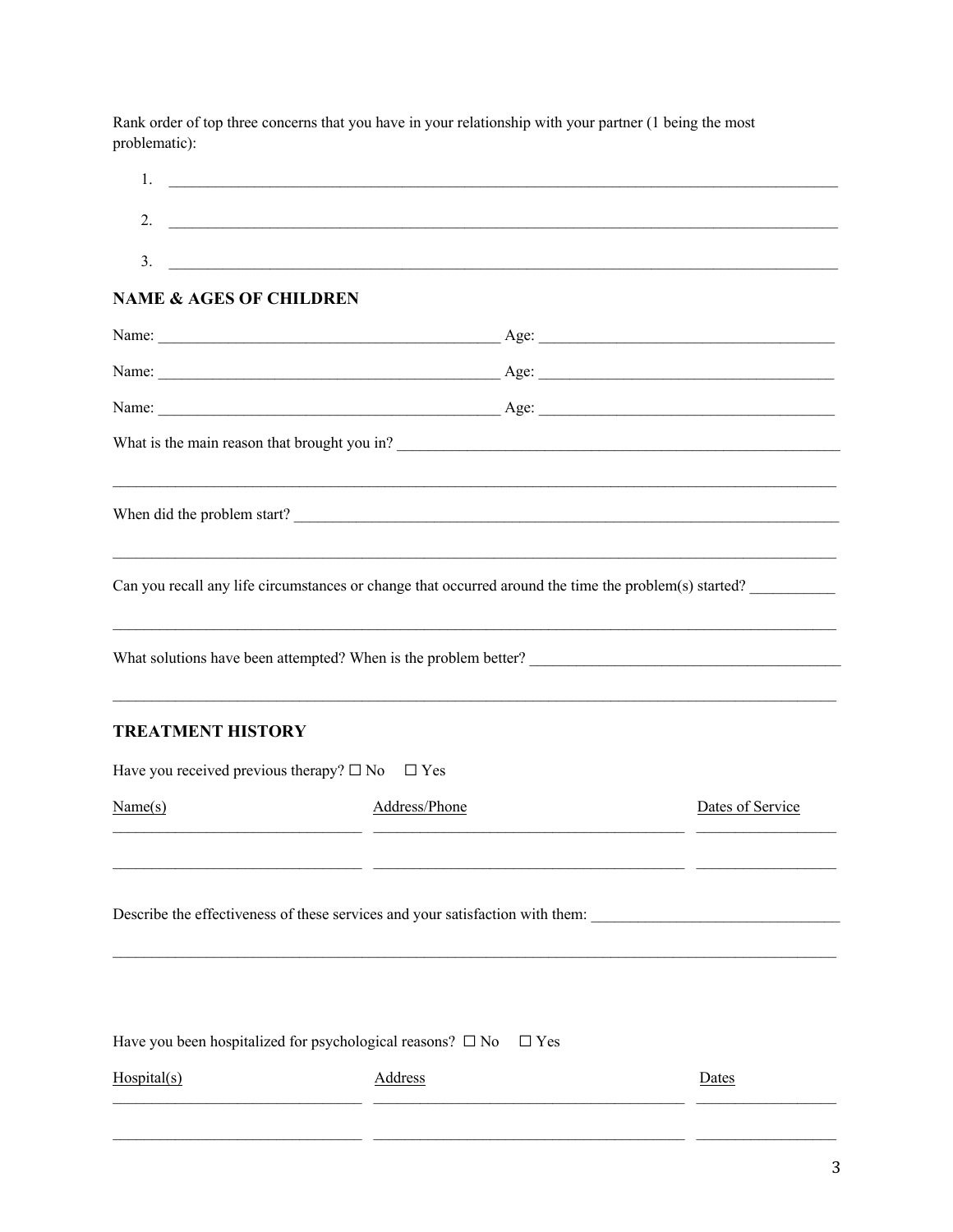#### **MEDICAL HISTORY**

If your medical history included any of the following, please note the age when the incident or illness occurred and any other pertinent information:

| Your overall rating of your health:          |  |                    |
|----------------------------------------------|--|--------------------|
| $\Box$ Good $\Box$ Moderate $\Box$ Poor      |  |                    |
|                                              |  | Date of last exam? |
|                                              |  |                    |
|                                              |  |                    |
| Medications you are taking on regular basis: |  |                    |

### **FAMILY PSYCHIATRIC HISTORY**

Please indicate which of the following is true for yourself or any family member:

|                         | Self | Mother | Father | Sibling | Grandparent | Aunt | Uncle |
|-------------------------|------|--------|--------|---------|-------------|------|-------|
| Depression              |      |        |        |         |             |      |       |
| <b>Bipolar Disorder</b> |      |        |        |         |             |      |       |
| Suicide Attempts        |      |        |        |         |             |      |       |
| Anxiety                 |      |        |        |         |             |      |       |
| Drug/Alcohol            |      |        |        |         |             |      |       |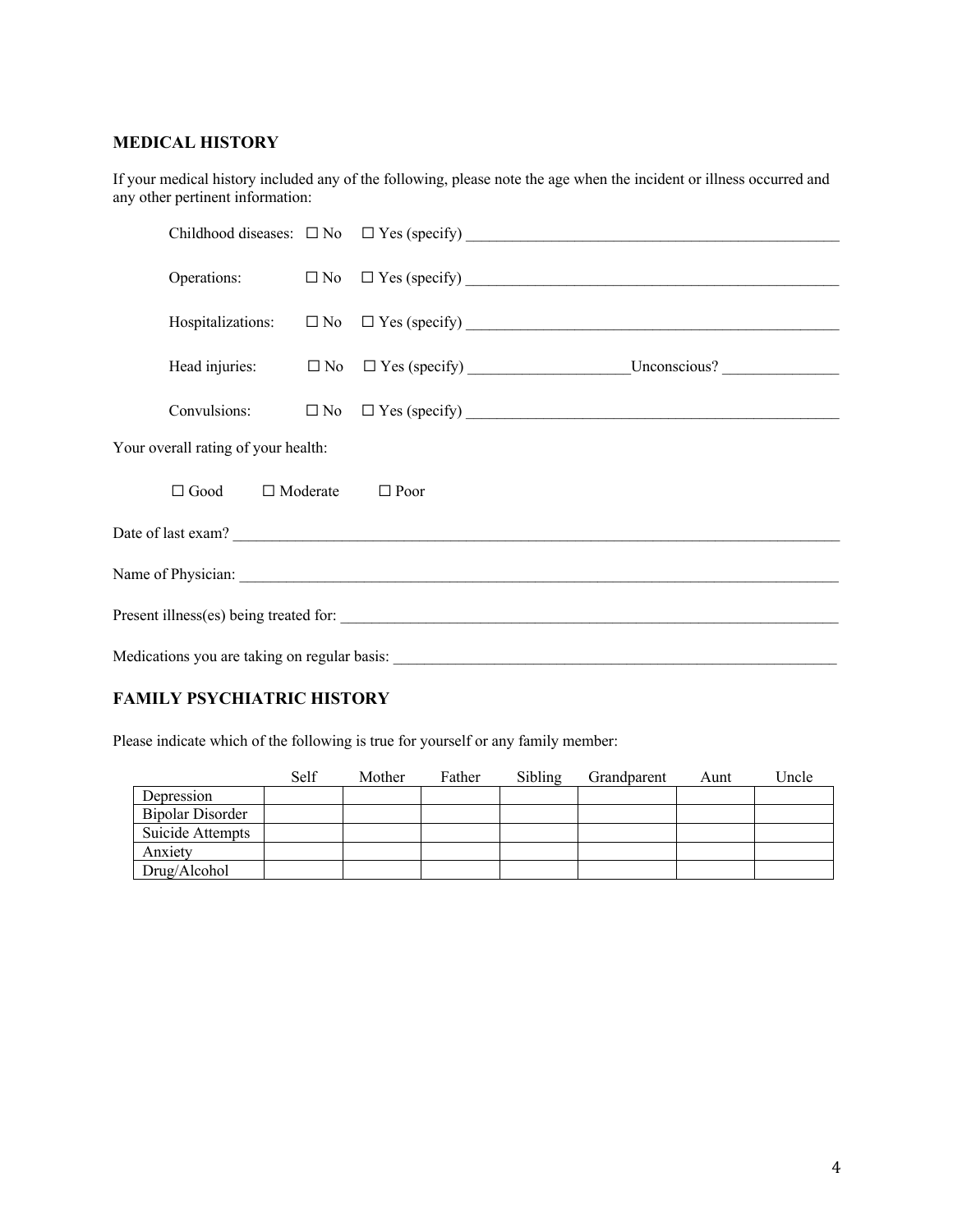## COUPLES INFORMED CONSENT

### **TREATMENT INFORMATION AND AUTHORIZATION**

I authorize treatment and assume financial responsibility for such treatment. I understand that it is customary to pay for professional services at the time they are tendered, unless prior arrangements have been agreed upon. I understand that the responsibility for payment remains with me regardless of my insurance coverage. In the event of my default; I also agree to pay for collection costs and reasonable attorney's fees that may be required to effect collection of default and that I will be informed prior to my account being turned over for collection.

Therapy sessions are normally 50 minutes. On some occasions a double session or other time period may be discussed and arranged in advance. Same day cancellation will result in a fee of \$75 dollars.

 *(Initials)*

#### **GENERAL INFORMATION REGARDING THERAPY**

Your visits are confidential and will remain so except for the following conditions mandated by law; information regarding suspected child abuse, elder abuse or dependent adult abuse, and threats of physical violence towards another, and threats of suicide must be reported immediately; privileged doctor/patient communication is waived if you bring the facts of your visit into a court; there may be no confidentiality for you if you become a danger to yourself or others; and your insurance company or managed care company may require information necessary to process your claim and for quality assurance reviews. A release of information signed by you will be necessary for our office to discuss your case of even acknowledge your visits at this office with others except as noted above. Furthermore, it is my policy regarding couples or family therapy to make the clinical determination of what information will be revealed from individual sessions between family members when more that one person is the client. Parents of children and adolescents have a right to be informed of the progress of their child; at the same time it is necessary to recognize with an adolescent the therapeutic importance to maintain a responsible level of doctor/patient confidentiality.

I have received, read and understand this policy/intake form.

 $\mathcal{L}_\mathcal{L} = \mathcal{L}_\mathcal{L} = \mathcal{L}_\mathcal{L} = \mathcal{L}_\mathcal{L} = \mathcal{L}_\mathcal{L} = \mathcal{L}_\mathcal{L} = \mathcal{L}_\mathcal{L} = \mathcal{L}_\mathcal{L} = \mathcal{L}_\mathcal{L} = \mathcal{L}_\mathcal{L} = \mathcal{L}_\mathcal{L} = \mathcal{L}_\mathcal{L} = \mathcal{L}_\mathcal{L} = \mathcal{L}_\mathcal{L} = \mathcal{L}_\mathcal{L} = \mathcal{L}_\mathcal{L} = \mathcal{L}_\mathcal{L}$ Client Name Client Signature Date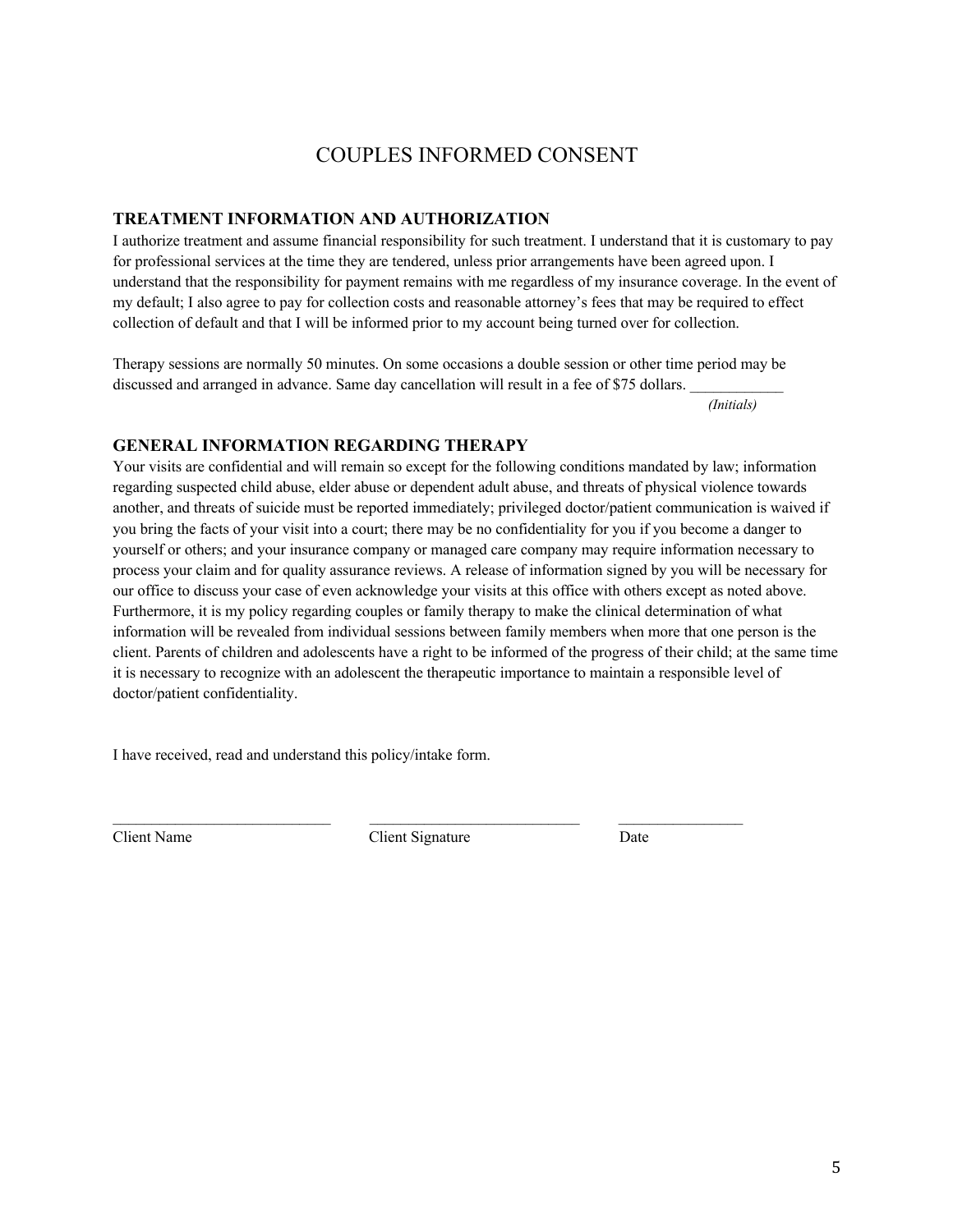## HIPAA NOTICE OF PRIVACY PRACTICES

#### **I. THIS NOTICE DESCRIBES HOW MEDICAL INFORMATION ABOUT YOU MAY BE USED AND DISCLOSED AND HOW YOU CAN GET ACCESS TO THIS INFORMATION. PLEASE REVIEW IT CAREFULLY. II. IT IS MY LEGAL DUTY TO SAFEGUARD YOUR PROTECTED HEALTH INFORMATION (PHI).**

By law I am required to insure that your PHI is kept private. The PHI constitutes information created or noted by me that can be used to identify you. It contains data about your past, present, or future health or condition, the provision of health care services to you, or the payment for such health care. I am required to provide you with this Notice about my privacy procedures. This Notice must explain when, why, and how I would use and/or disclose your PHI. Use of PHI means when I share, apply, utilize, examine, or analyze information within my practice; PHI is disclosed when I release, transfer, give, or otherwise reveal it to a third party outside my practice. With some exceptions, I may not use or disclose more of your PHI than is necessary to accomplish the purpose for which the use or disclosure is made; however, I am always legally required to follow the privacy practices described in this Notice. Please note that I reserve the right to change the terms of this Notice and my privacy policies at any time as permitted by law. Any changes will apply to PHI already on file with me. Before I make any important changes to my policies, I will immediately change this Notice and post a new copy of it in my office. You may also request a copy of this Notice from me, or you can view a copy of it in my office.

#### III. **HOW I WILL USE AND DISCLOSE YOUR PHI.**

I will use and disclose your PHI for many different reasons. Some of the uses or disclosures will require your prior written authorization; others, however, will not. Below you will find the different categories of my uses and disclosures, with some examples. A. Uses and Disclosures Related to Treatment, Payment, or Health Care Operations Do Not Require Your Prior Written Consent. I may use and disclose your PHI without your consent for the following reasons:

- 1. **For treatment.** I can use your PHI within my practice to provide you with mental health treatment, including discussing or sharing your PHI with my trainees and interns. I may disclose your PHI to physicians, psychiatrists, psychologists, and other licensed health care providers who provide you with health care services or are otherwise involved in your care. Example: If a psychiatrist is treating you, I may disclose your PHI to her/him in order to coordinate your care.
- 2. **For health care operations.** I may disclose your PHI to facilitate the efficient and correct operation of my practice. Examples: Quality control - I might use your PHI in the evaluation of the quality of health care services that you have received or to evaluate the performance of the health care professionals who provided you with these services. I may also provide your PHI to my attorneys, accountants, consultants, and others to make sure that I am in compliance with applicable laws.
- 3. **To obtain payment for treatment.** I may use and disclose your PHI to bill and collect payment for the treatment and services I provided you. Example: I might send your PHI to your insurance company or health plan in order to get payment for the health care services that I have provided to you. I could also provide your PHI to business associates, such as billing companies, claims processing companies, and others that process health care claims for my office.
- 4. **Other disclosures.** Examples: Your consent isn't required if you need emergency treatment provided that I attempt to get your consent after treatment is rendered. In the event that I try to get your consent but you are unable to communicate with me (for example, if you are unconscious or in severe pain) but I think that you would consent to such treatment if you could, I may disclose your PHI.
- **5. Certain Other Uses and Disclosures Do Not Require Your Consent.** I may use and/or disclose your PHI without your consent or authorization for the following reasons:
	- a) When disclosure is required by federal, state, or local law; judicial, board, or administrative proceedings; or, law enforcement. Example: I may make a disclosure to the appropriate officials when a law requires me to report information to government agencies, law enforcement personnel and/or in an administrative proceeding.
	- b) If disclosure is compelled by a party to a proceeding before a court of an administrative agency pursuant to its lawful authority.
	- c) If disclosure is required by a search warrant lawfully issued to a governmental law enforcement agency.
	- d) If disclosure is compelled by the patient or the patient's representative pursuant to California Health and Safety Codes or to corresponding federal statutes of regulations, such as the Privacy Rule that requires this Notice.
	- e) To avoid harm. I may provide PHI to law enforcement personnel or persons able to prevent or mitigate a serious threat to the health or safety of a person or the public (i.e., adverse reaction to meds).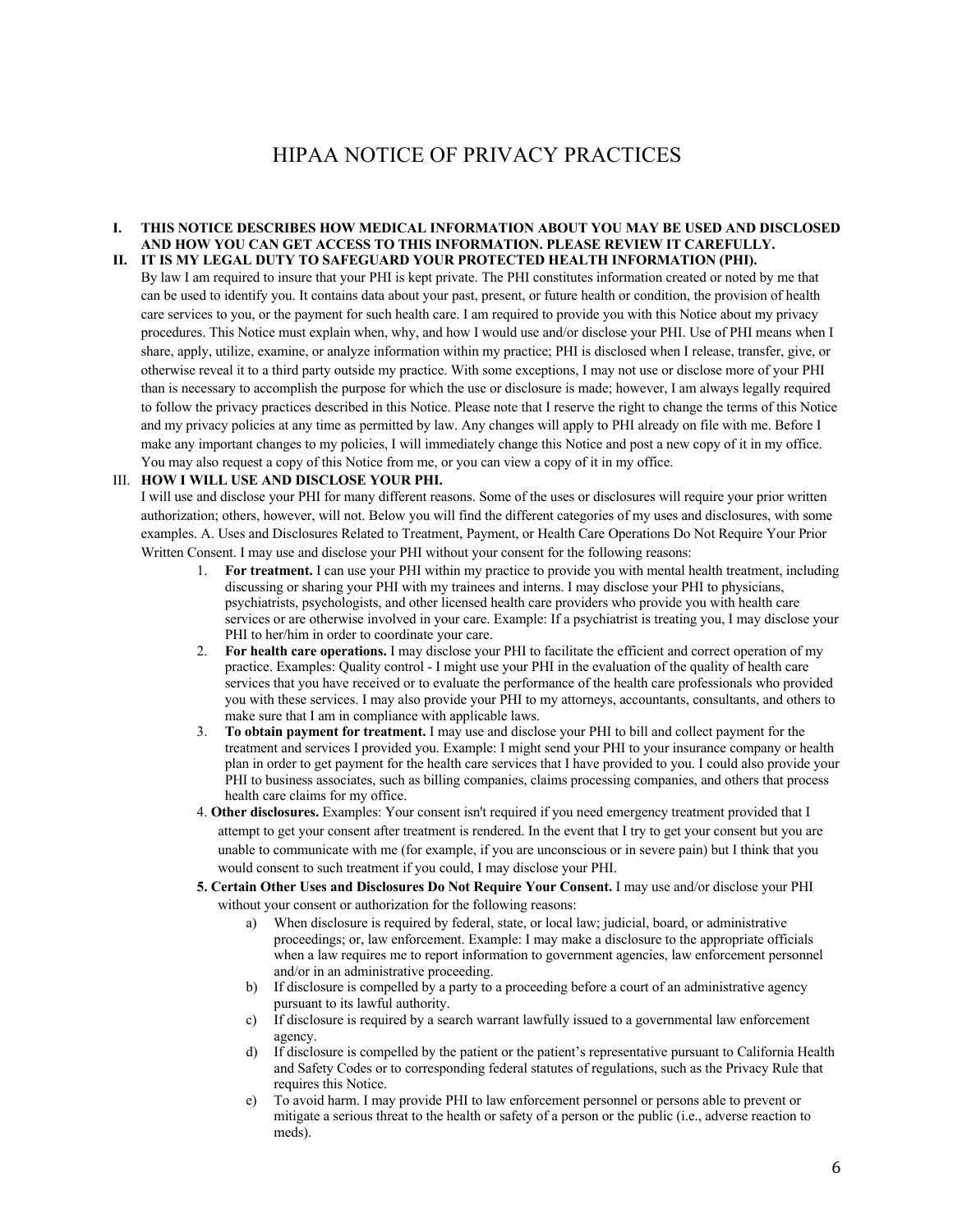- f) If disclosure is compelled or permitted by the fact that you are in such mental or emotional condition as to be dangerous to yourself or the person or property of others, and if I determine that disclosure is necessary to prevent the threatened danger.
- g) If disclosure is mandated by the California Child Abuse and Neglect Reporting law. For example, if I have a reasonable suspicion of child abuse or neglect.
- h) If disclosure is mandated by the California Elder/Dependent Adult Abuse Reporting law. For example, if I have a reasonable suspicion of elder abuse or dependent adult abuse.
- i) If disclosure is compelled or permitted by the fact that you tell me of a serious/imminent threat of physical violence by you against a reasonably identifiable victim or victims.
- j) For public health activities. Example: In the event of your death, if a disclosure is permitted or compelled, I may need to give the county coroner information about you.
- k) For health oversight activities. Example: I may be required to provide information to assist the government in the course of an investigation or inspection of a health care organization or provider.
- l) For specific government functions. Examples: I may disclose PHI of military personnel and veterans under certain circumstances. Also, I may disclose PHI in the interests of national security, such as protecting the President of the United States or assisting with intelligence operations.
- m) For research purposes. In certain circumstances, I may provide PHI in order to conduct medical research.
- n) For Workers' Compensation purposes. I may provide PHI in order to comply with Workers' Compensation laws.
- o) Appointment reminders and health related benefits or services. Examples: I may use PHI to provide appointment reminders. I may use PHI to give you information about alternative treatment options, or other health care services or benefits I offer.
- p) If an arbitrator or arbitration panel compels disclosure, when arbitration is lawfully requested by either party, pursuant to subpoena duces tectum (e.g., a subpoena for mental health records) or any other provision authorizing disclosure in a proceeding before an arbitrator or arbitration panel.
- q) If disclosure is required or permitted to a health oversight agency for oversight activities authorized by law. Example: When compelled by U.S. Secretary of Health and Human Services to investigate or assess my compliance with HIPAA regulations.
- r) If disclosure is otherwise specifically required by law.

If you have any questions about this notice or any complaints about my privacy practices, or would like to know how to file a complaint with the Secretary of the Department of Health and Human Services, please contact: Michelle Hill at (949) 359-1353

#### **EFFECTIVE DATE OF THIS NOTICE**

This notice went into effect on April 14, 2003. I acknowledge receipt of this notice

Name Signature Date